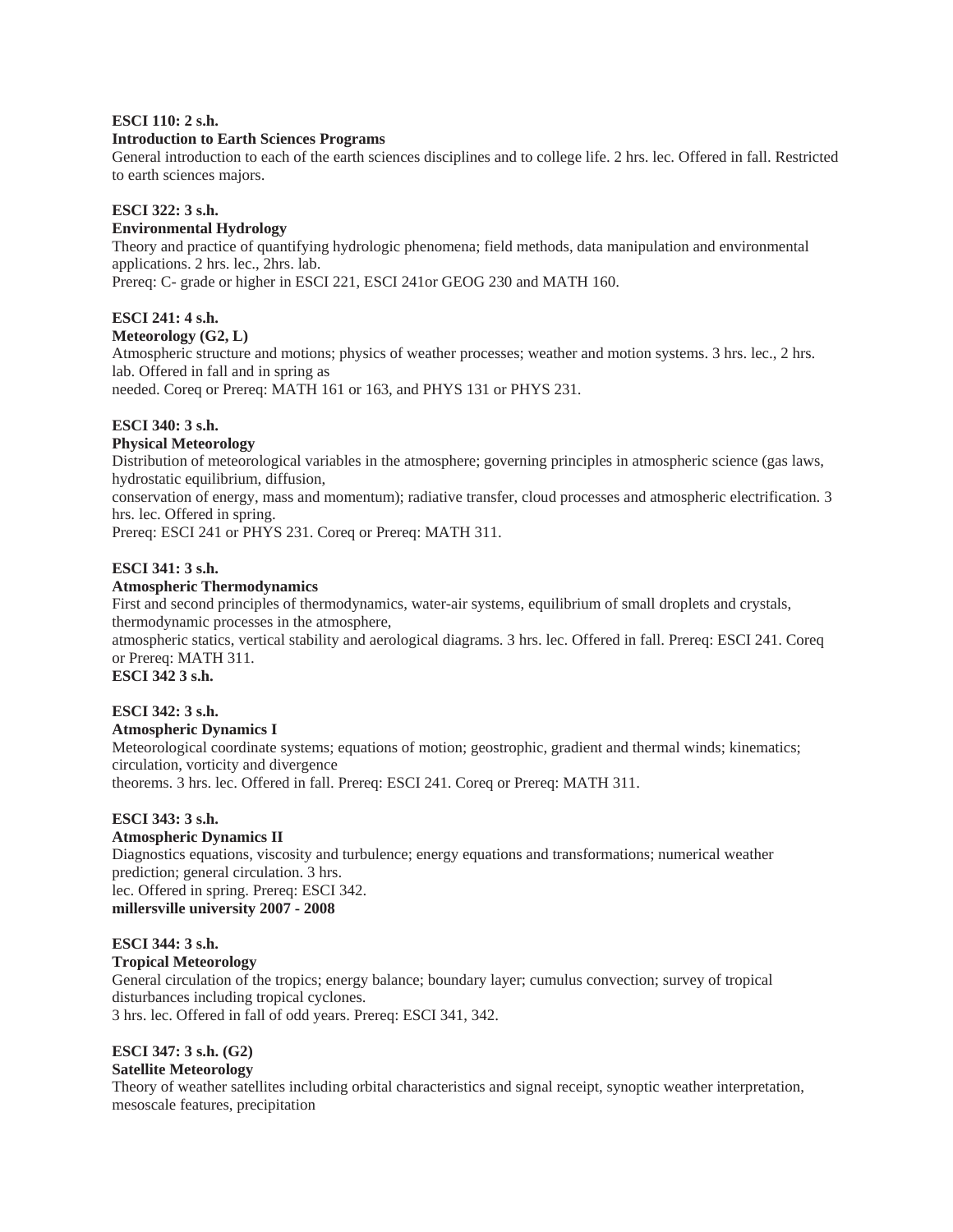signatures, fog, wind shear, tropical weather systems. Offered in fall of even years. Prereq: ESCI 241; MATH 161 or MATH 163.

#### **ESCI 348: 1 s.h.**

#### **Broadcast Meteorology**

Preparation and presentation of weather information to the public; graphics preparation, television and radio weathercasting; video production. 2

hr. lec. Offered in spring. Prereq: ESCI 241 or COMM 320.

## **ESCI 349: 3 s.h.**

#### **Chemistry of the Atmosphere (P)**

Theory, application, methods of analysis and instrumentation relevant to a study of the chemistry of the atmosphere. 3 hrs. of integrated lecture/lab/

working group activities. May be used as an elective in meteorology and environmental chemistry if not counted as "P" course. Prereq: Minimum

of 36 credit hours, which must include 24 credit hours of liberal arts core courses; ENGL 110; CHEM 104 or CHEM 111; and PHYS 132 or PHYS

232. Offered in spring of odd years.

## **ESCI 350: 3 s.h.**

#### **History of Meteorology (P)**

Overall intellectual and institutional development of meteorology from Aristotle to present with emphasis on the 20th century. Historical overviews

of dynamic meteorology and numerical weather prediction, observational tools (history of radar and satellites) and computational devices, cloud

microphysics and dynamics, hurricanes, convective storms and climatology. Spotlight key scientists and their role in the advancement of atmospheric

sciences. 3 hrs. lec. Prereq: ESCI 107, 109, or ESCI 241; and HIST 101or 102 or 106, or 340; and ENGL 110.

## **ESCI 440: 3 s.h.**

## **Space Weather and Environment**

In-depth study of the space environment between earth and sun; solar-terrestrial interactions; physics of the sun and space weather; observations,

modeling, and prediction of space weather events; effects on life, property, and infrastructure. 3hrs. lec. Co-req: MATH 365; Prereq: ESCI 342, and

either ESCI 340 or PHYS 233; or permission of the instructor. Offered in spring of even years.

## **ESCI 441: 3 s.h.**

#### **Synoptic Meteorology Lecture-Laboratory I**

Dynamics and physics of the atmosphere as revealed by observational data and numerical output; subjective and objective analysis of meteorological

data; use of standard meteorological graphics software; current weather discussions. 2 hrs. lec., 4 hrs. lab. Offered in fall. Prereq: ESCI 342.

#### **ESCI 442: 3 s.h.**

#### **Synoptic Meteorology Lecture-Laboratory II**

Weather forecasting concepts with focus on numerical weather prediction; forecasting of severe convective storms; current weather discussion. 2

hrs. lec., 4 hrs. lab. Offered periodically in spring. Prereq: ESCI 441.

#### **ESCI 443: 3 s.h.**

#### **Climate Dynamics**

A comprehensive treatment of the components of the climate system, feedback mechanisms and interactions; mean state of the climate system;

a detailed and in-depth treatment of the earth-atmosphere radiation balance and general circulation; natural and anthropogenic forcings and their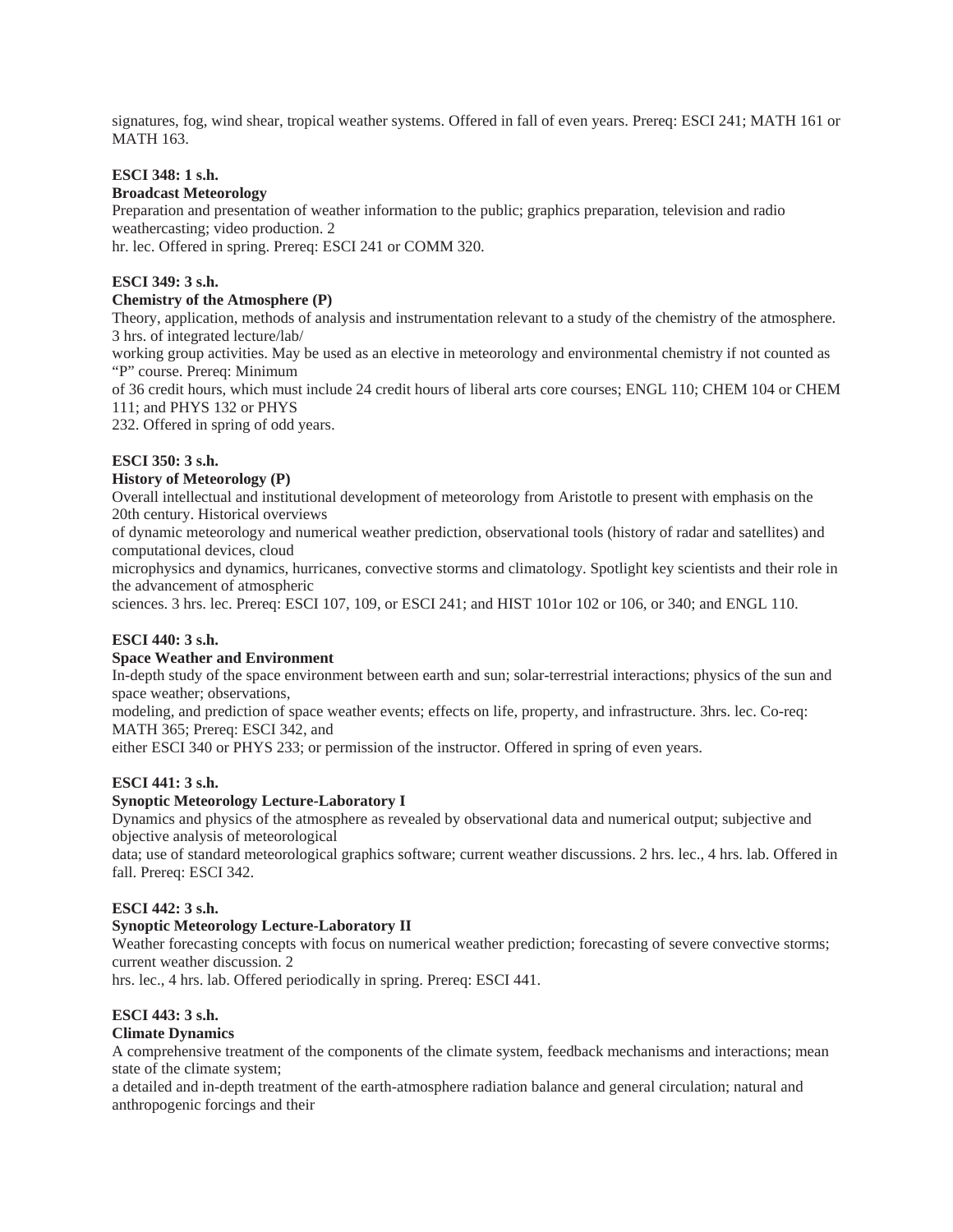effect on the climate system; climate models; and the current state of climate observing networks and model validation. 2 hrs. lec.; 2 hrs. applications and analysis. Offered in spring. Prereq: ESCI 343 or ESCI 364.

## **ESCI 444: 4 s.h.**

## **Meso- and Storm-Scale Meteorology**

Study of high-impact events that threaten life and property. Microphysical and dynamic aspects of severe convective systems, mesoscale convective

complexes, squall lines, jet streaks, gravity waves, strong turbulence, damaging winds, hailstorms, tornadoes and flash flooding. 4 hrs. integrated

lec./lab. Offered in spring. Prereq: ESCI 441.

#### **ESCI 445: 3 s.h.**

## **Numerical Modeling of the Atmosphere and Oceans**

Methods and mathematical concepts of numerical weather and ocean prediction models. Students must be able to program in one of the following

languages: Fortran, C++, or IDL. 3 hrs. lec. Offered in spring of odd-numbered years. Prereq: ESCI 282 or CSCI 161. Coreq or Prereq: ESCI

343 or ESCI 365.

## **ESCI 446: 3 s.h.**

#### **Statistical Meteorology**

Frequency distributions, sampling theory, linear and multiple regression analysis, time series, space variations of meteorological variables, statistical

weather forecasting, forecast verification. 3 hrs. lec. Offered in fall. Prereq: MATH 235, MATH 311.

#### **ESCI 447: 3 s.h.**

#### **Meteorological Instrumentation, Measurement, and Observing Systems (W)**

Devices and platforms used to gather meteorological data; methods of data acquisition, reduction, error analysis and quality assurance; description of

instrumentation, measurement techniques, observing systems and their deployment. 2 hrs. lec., 2 hrs. lab. Offered in fall of odd years. Prereq: PHYS

232 and MATH 235.

#### **ESCI 448: 3 s.h.**

#### **Boundary Layers and Turbulence**

Mean boundary layer characteristics; turbulence and its spectrum; governing equations to turbulent flow; prognostic equations for turbulent fluxes

and variances; TKE; turbulence closure schemes; similarity theory; simulation techniques; convective and stable boundary layers; boundary layer

clouds. 3 hrs. lec. Offered in spring of even years. Prereq: ESCI 342 and MATH 211.

## **ESCI 449: 3 s.h.**

#### **Radar Meteorology**

Algorithms used in the display and interpretation of weather radar data; theory of electromagnetic radiation, principles of radar operation, Doppler radar and interpretation techniques; wind velocity, rainfall rates and detection of individual cells, multiple cells and turbulence. 3 hrs. lec. Offered in spring of even years. Prereq: ESCI 241, MATH 311. Coreq or Prereq: ESCI 342.

*Ocean Sciences and Coastal Studies* 

#### **ESCI 261: 4 s.h.**

#### **Introduction to Oceanography (G2, L)**

Methods and techniques of oceanography; physical, chemical, biological and geological aspects of the oceans; unity of oceanographic science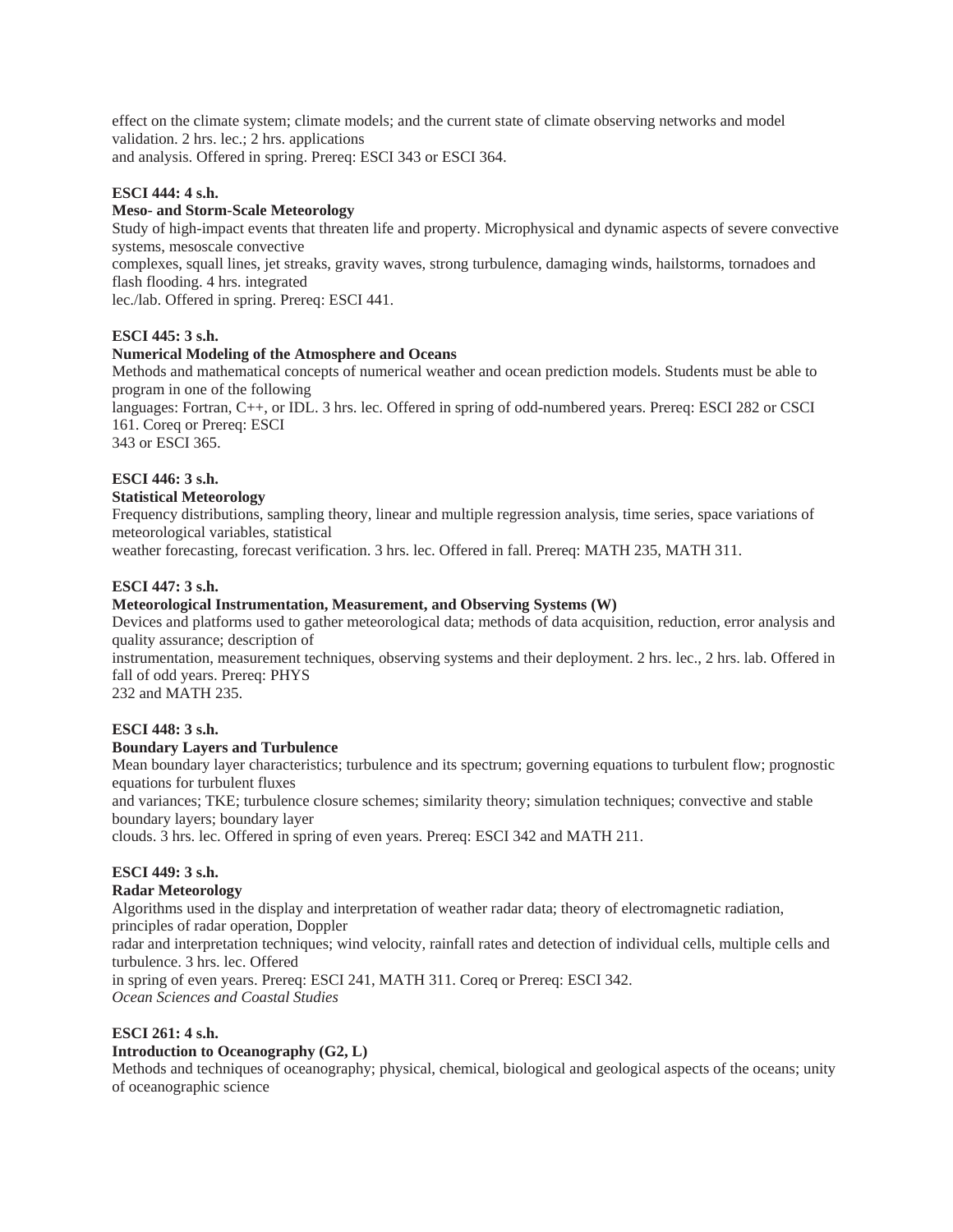and its relationship to other environmental sciences. 3 hrs. lec., 2 hrs. lab. Overnight field trip required. Offered in fall, spring. Prereq: MATH 155, MATH 160, MATH 161 or MATH 163.

# **ESCI 364 or MAR. SCI. 364: 3 s.h.**

## **Descriptive Physical Oceanography**

Physical properties of seawater; mass and energy budgets of the ocean; typical distribution of water characteristics; dynamic computation of current; circulation and water masses of the ocean; nature of waves and tides; basic instrumentation in field work. 2 hrs. lec., 2 hrs. lab. Offered in fall

of even years. Prereq: ESCI 261 and PHYS 232 or 132

## **ESCI 365: 3 s.h.**

## **Dynamical Physical Oceanography**

Fluid motion in rotating systems; principal balance and modifications; conservation of vorticity; quasi-geostrophy; wind-driven and thermohaline

circulation; currents and eddies; classical tidal theory; generation and propagation of surface waves. 2 hrs. lec., 2 hrs. lab. Offered periodically.

Prereq: ESCI 364. Coreq or Prereq: MATH 365 and PHYS 312.

## **ESCI 281: 3 s.h.**

## **GIS Applications for the Earth Sciences**

Introduction to the basic concepts of geospatial information systems applications for earth sciences students. Emphasis is on the use of GIS

applications for solving problems in the earth sciences. Limited to earth sciences majors or minors who have completed one of the introductory

earth sciences courses for majors. ESCI 281 and GEOG 295 may not both be taken for credit. 3 hrs. lec. Offered in fall of even years. Prereq: ESCI

221 or 241 or 261.

## **ESCI 282: 3 s.h.**

## **FORTR AN Programming for Earth Sciences Applications**

Programming in computational methods emphasizing FORTRAN applied to the earth sciences; numerical solution of equations of motion; statistical

properties of digital images; analysis of periodical phenomena; use of National Center for Atmospheric Research graphics library. 2 hrs. lec., 2

hrs. lab. Offered in fall. Prereq: MATH 211 and PHYS 231.

## **ESCI 380: 3 s.h.**

## **Remote Sensing and Image Interpretation**

Principles of remote sensing; fundamentals of image enhancement; radiative transfer equation; use of Landsat and NOAA environmental satellite

data in earth sciences; use of Environment for Visualizing Images (ENVI) software for image analysis and interpretation. Basic computer literacy is

assumed. 2 hrs. lec., 2 hrs. lab. Research project is required. Offered periodically.

## **ESCI 386: 3 s.h.**

## **IDL Programming for Advanced Earth Sciences Applications**

Overview of existing global data sets in geology, meteorology, and oceanography; HDF and Net CDF scientific data formats; use of Interactive Data

Language (IDL) to analyze and display data. 2 hrs. lec., 2 hrs. lab. Offered in spring. Prereq: ESCI 282, MATH 211 and PHYS 231.

**ESCI 485: 3 s.h. Air/Sea Interaction**